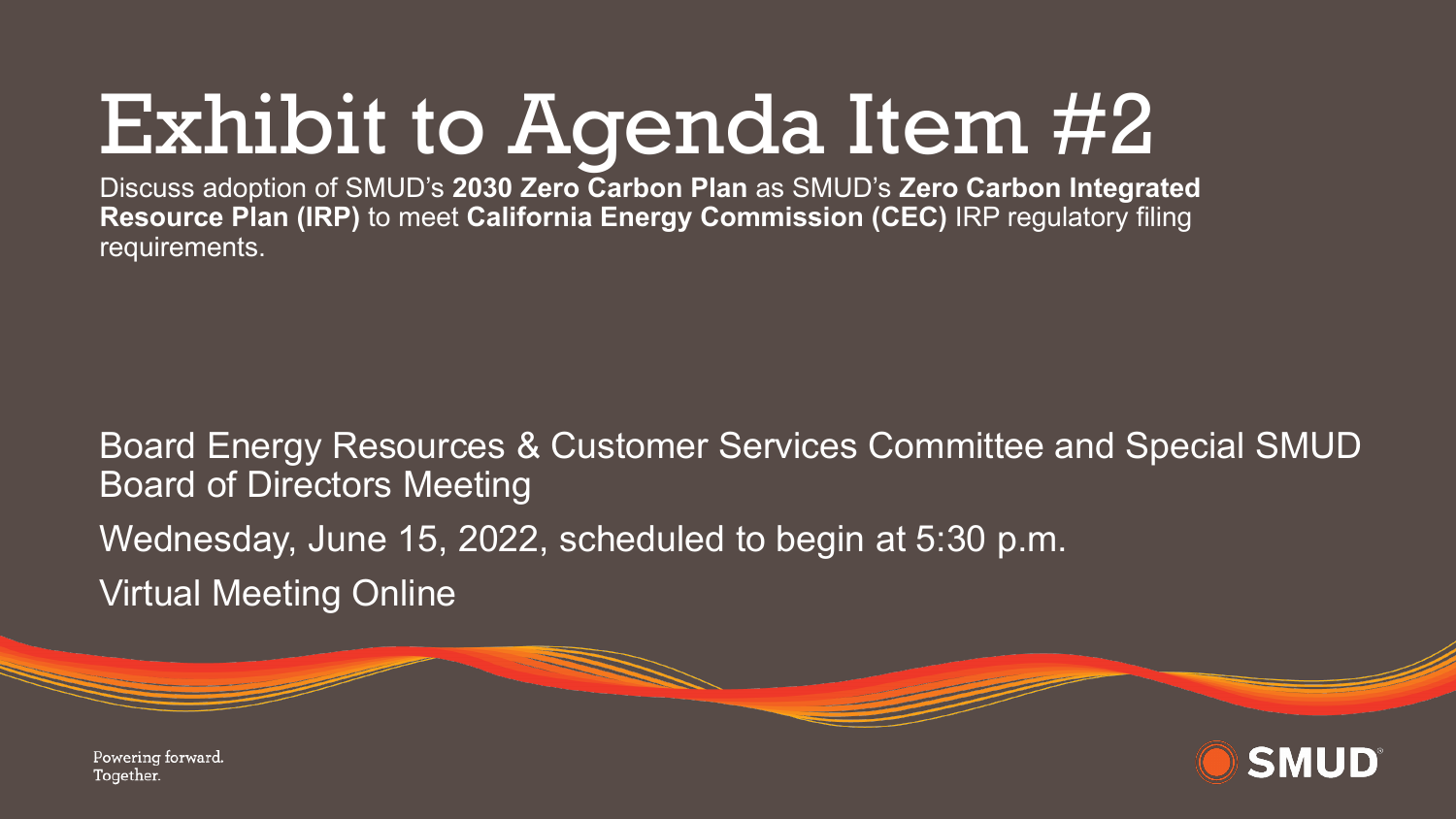### California Energy Commission (CEC) Regulatory Filings Update

**Action: SMUD's 2030 Zero Carbon Plan moves SMUD to replace CEC regulatory filings with latest information:**

- 1. Integrated Resource Plan (IRP)
- 2. Renewable Energy Resources (RPS) Procurement Plan
- 3. Renewable Portfolio Standard (RPS) Enforcement and Compliance Plan

**History: SMUD last filed its IRP and RPS Procurement Plan with the CEC in 2019, following Board adoption of these reports in 2018.** 

• **SMUD last updated its RPS Enforcement & Compliance Plan in 2013.**

The CEC requires each of these updated regulatory filings to be Board-adopted separately.

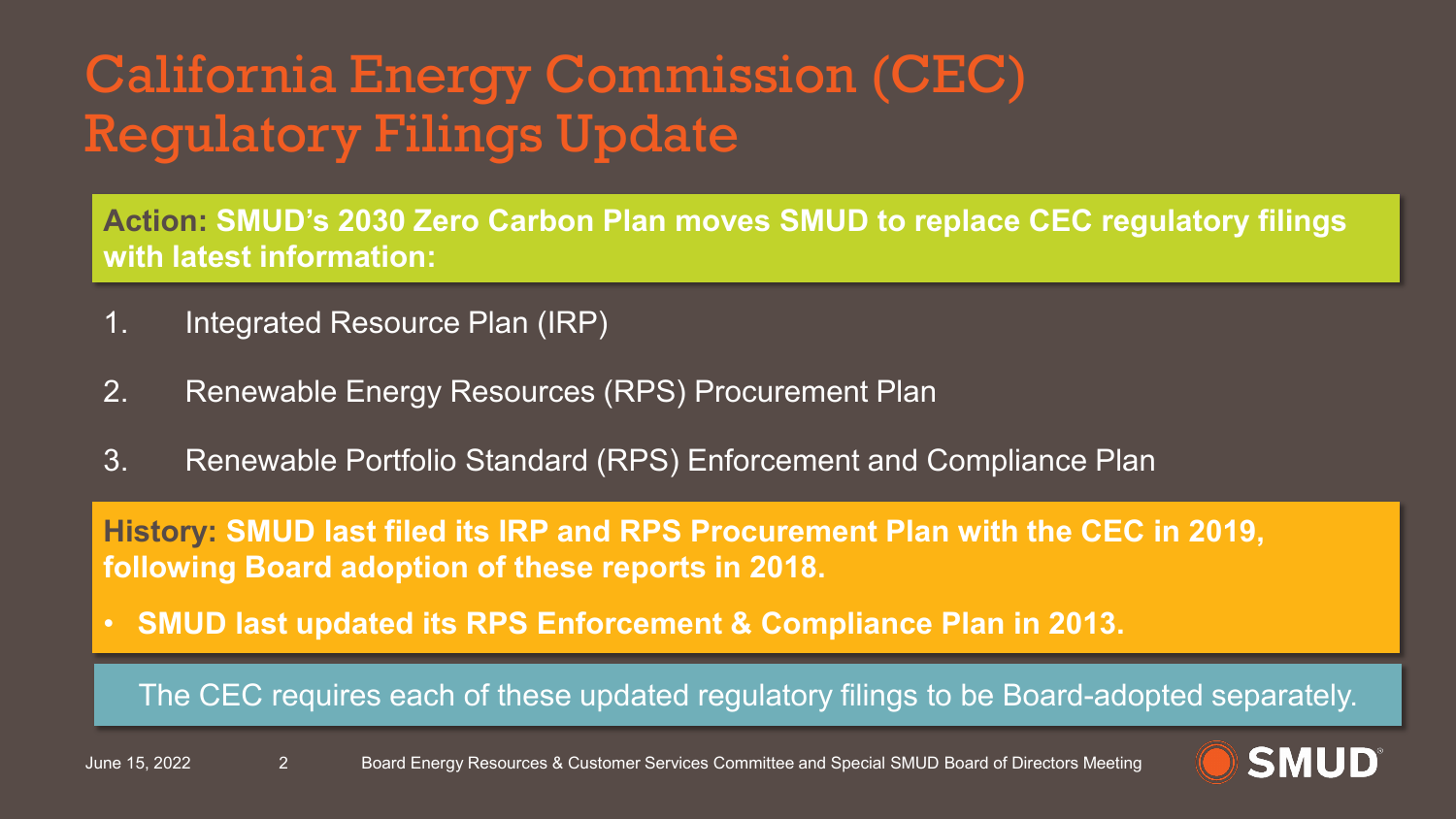

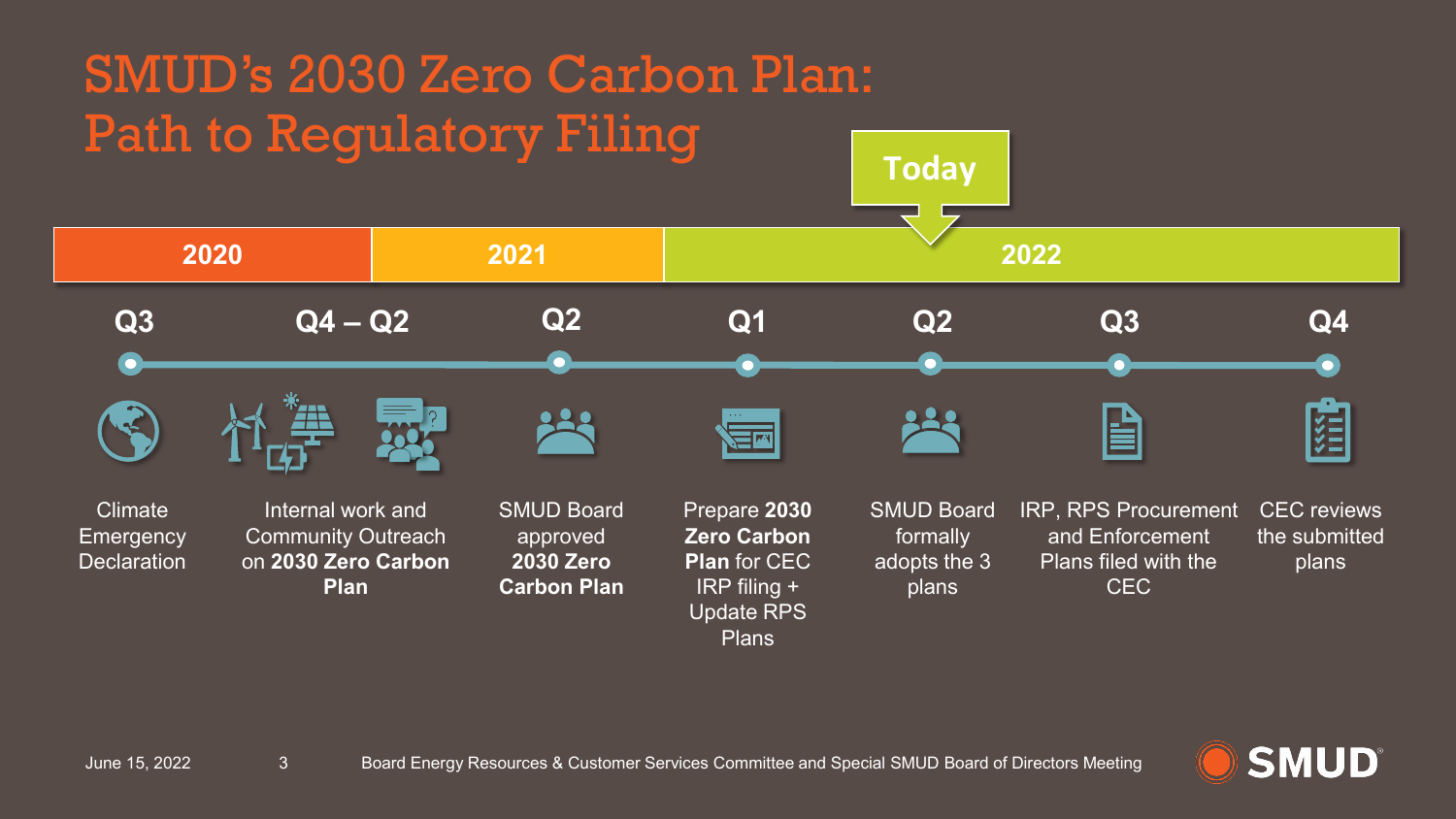# *CEC Integrated Resource Plan (IRP) Filing - 2030 Zero Carbon IRP*

Powering forward. Together.

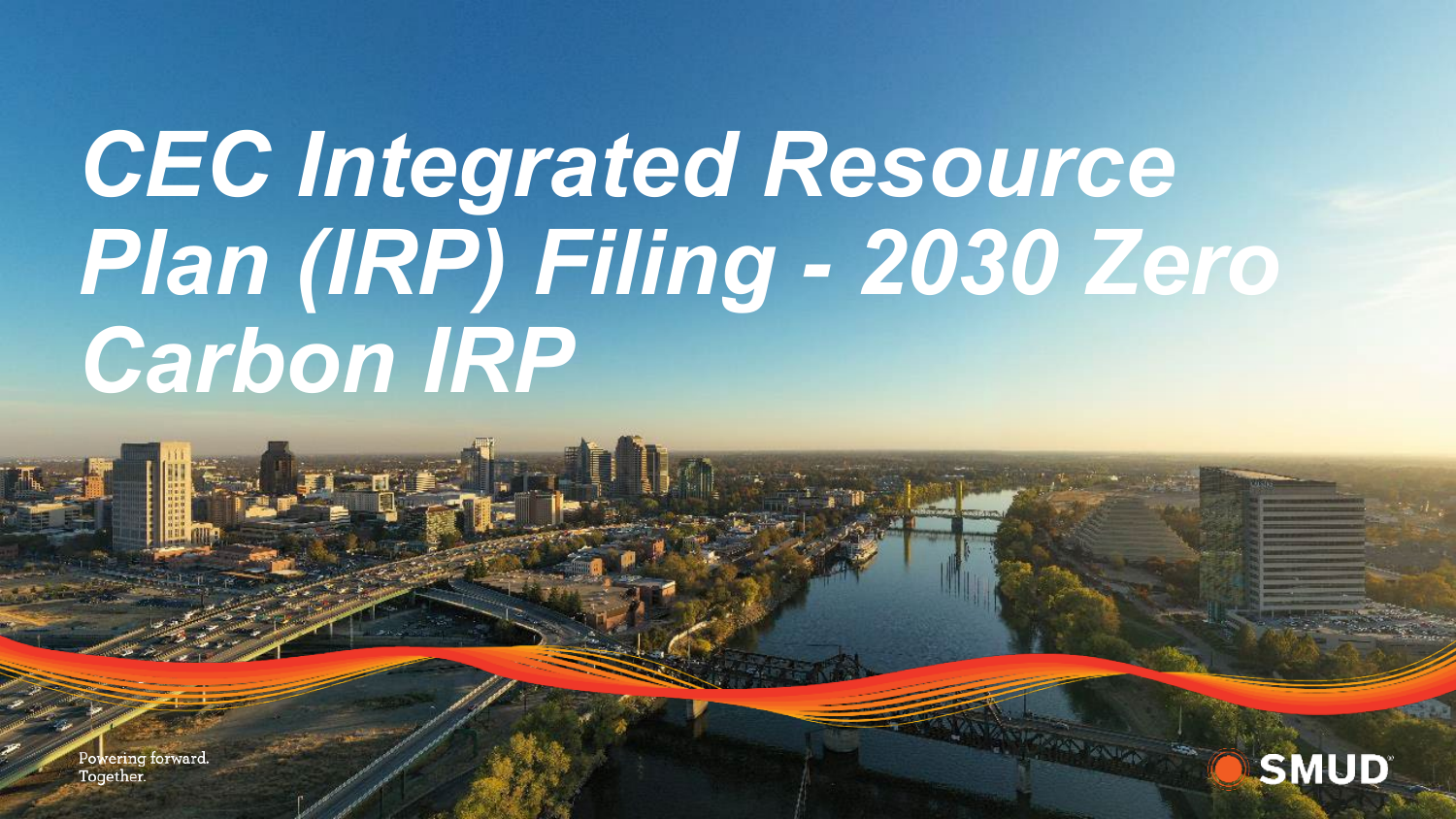### California Energy Commission (CEC) Integrated Resource Plan (IRP) – Requirements Fulfilled

- SB350 (2015) requires California's largest publicly-owned utilities, like SMUD, to update and submit IRPs to the CEC for review, at least once every 5 years.
	- Submission of SMUD's updated Zero Carbon IRP to the CEC in 2022 will satisfy this requirement.
	- Staff anticipate the next IRP update will commence in the 2026 timeframe, immediately following research studies identified in the 2030 Zero Carbon Plan.
- Our **2030 Zero Carbon Plan** fulfills the requirements of the CEC's IRP guidelines including, but not limited to:
	- Meets State mandates for Greenhouse Gas (GHG) reduction and renewable energy procurement.
	- Minimizes impacts to rates while ensuring we continue offering reliable service.
	- Prioritizes development of preferred resources and programs and expands customer options to reduce GHGs.
	- Minimizes local air pollution and GHG emissions, prioritizing disadvantaged communities.
	- Includes an RPS Procurement Plan.
	- Meets CEC's IRP reporting scheduling requirements (at least once every 5 years).